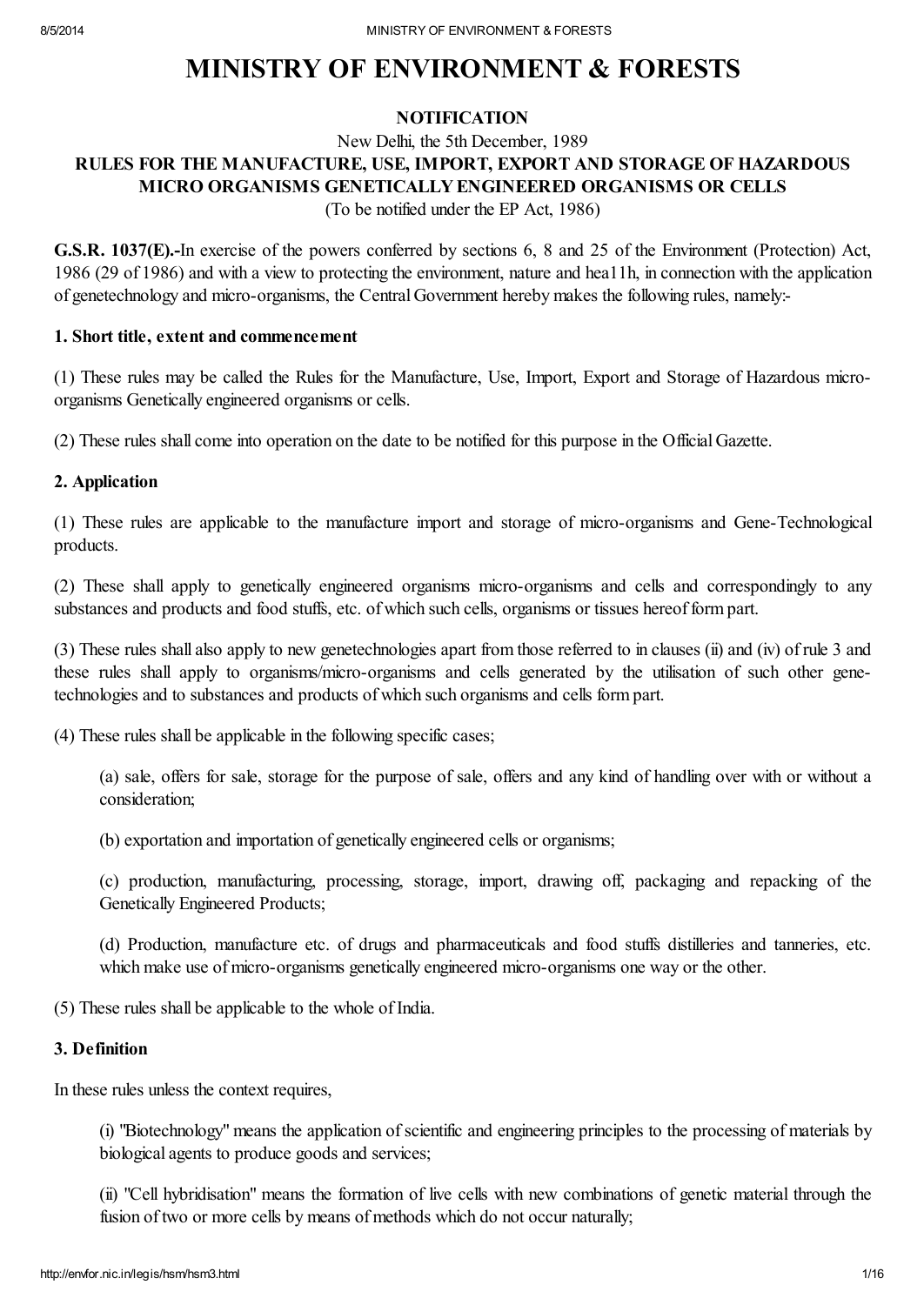(iii) "Gene Technology" means the application of the gene technique called genetic engineering, include selfcloning and deletion as well as cell hybridisation;

(iv) "Genetic engineering" means the technique by which heritable material, which does not usually occur or will not occur naturally in the organism or cell concerned, generated outside the organism or the cell is inserted into said cell or organism. It shall also mean the formation of new combinations of genetic material by incorporation of a cell into a host cell, where they occur naturally (self cloning) as well as modification of an organism or in a cell by deletion and removal of parts of the heritable material;

(v) "microorganisms" shall include all the bacteria, viruses, fungi, mycoplasma, cells lines, algae, protodones and nematotes indicated in the schedule and those that have not been presently known to exist in the country or not have been discovered so far.

# 4. Competant Authorities

(1) Recombinant DNA Advisory Committee (IXDAC)

This committee shall review developments in Biotechnology al national and international levels and shall recommend suitable and-appropriate safety regulations for India in recombinant research, use and applications from time to time. The committee shall function in the Department of Biotechnology.

(2) Review Committee on Genetic Manipulation (RCGM).

This committee shall function in the Department of Biotechnology to monitor the safety related aspect in respect of ongoing research projects and activities involving genetically engineered organisms/hazardous microorganisms. The Review Committee on Genetic Manipulation shall include representatives of (a) Department of Biotechnology (b) Indian Council of Medical Research (c) Indian Council of Agricultural Research (d) Council of Scientific and Industrial Research

(e) other experts in their individual capacity. Review Committee on Genetic Manipulation may appoint sub groups.

It shall bring out Manuals of guidelines specifying procedure for regulatory process with respect to activities involving genetically engineered organisms in research use and applications including industry with a view to ensure environmental safety. All ongoing projects involving high risk category and controlled field experiments shall be reviewed to ensure that adequate precautions and containment conditions are followed as per the guidelines.

The Review Committee on Genetic Manipulation shall lay down procedures restricting or prohibiting production sale importation and use of such genetically engineered organisms of cells as are mentioned in the Schedule.

(3) InstitutionalBiosafety Committee (IBSC).

This committee shall be constituted by an occupier or any person including research institutions handling microorganisms/genetically engineered organisms. The committee shall comprise the Head of the Institution Scientists engaged in DNA work a medical expert and a nominee Of the Department of Bioechology. The occupier or any person including research institutions having microorganisms/genetically engineered organisms shall prepare A he assistance of the Institutional Biosafety Committee (IBSC) an uptodate on-site emergency plan according to the manuals/guidelines of the RCGM and make available copies to the District Level Committee/State Biotechnology Co-ordinating Committee and the Genetic Engineering Approval Committee.

# (4) Genetic Engineering ApprovalCommittee (GE.AC)

This committee shall function as a body under the Department of Environment Forests and Wildlife for approval of activities involving large scale use of hazardous microorganisms and recombinants in research and industrial production from the environmental angle. The Committee shall also bc responsible for approval of proposals relating to release of genetically engineered organisms and products into the environment including experiment Field trials.

The composition of the Committee shall be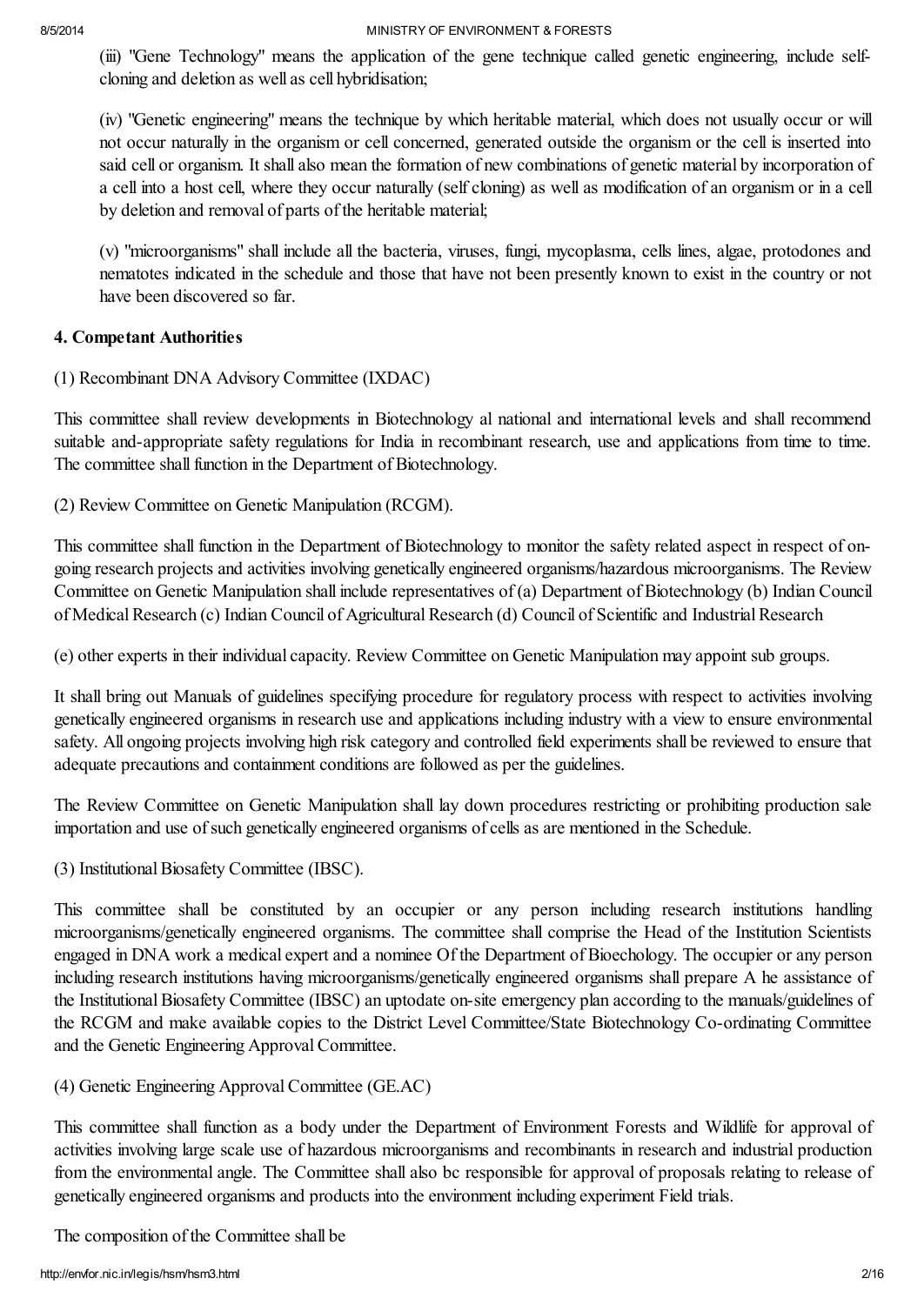(i) Chairman-Additional Secretary Department of Environment Forests and Wild life

Co-Chairman Representative of Department of Bio-technology

(ii) Members: Representatives of concerned Agencies and departments namely Ministry of Industrial Development, Department of Biotechnology and the Department of Atomic Energy.

(iii) Expert members: Director General-Indian Council of Agricultural Research, Director General-Indian Council of Medical Research, Director General-Council of Scientific and Industrial Research, Director General Health Services, Plant Protection Adviser, Directorate of Plant Protection, Quarantine and storage, Chairman, Central Pollution Control Board and three outside experts in individual capacity.

(iv) Member Secretary: An official of the Department of Environment, Forest and Wildlife.

The Committee may co-opt other members/experts as necessary.

The committee or any person/s authorised by it shall have powers to take punitive actions under the Environment (Protection) Act.

(5) State Biotechnology Co-ordination Committee (SBCC).

There shall be a State Biotechnology Coordination Committee in the States wherever necessary. It shall have powers to inspect, investigate and take punitive action in case of violations of statutory provisions through the Nodal Department and the State Pollution Control Board/Directorate of Health/Medical Services. The Committee shall review periodically the safety and control measures in the various industries/institutions handling genetically engineered Organisms/Hazardous microorganisms. -The compositions of the Coordination Committee shall be:

| (i)    | Chief Secretary                                       | - Chairman         |
|--------|-------------------------------------------------------|--------------------|
| (iii)  | Secretary, Department of Environment                  | - Member Secretary |
| (iii)  | Secretary, Department of Health                       | - Member           |
| (iv)   | Secretary, Department of Agriculture                  | - Member           |
| (v)    | Secretary, Department of Industries and Commerce      | - Member           |
| (vi)   | Secretary, Department of Forests                      | - Member           |
| (vii)  | Secretary, Department of Public Works/Chief Engineer, |                    |
|        | Department of Public Health Engineering.              | - Member           |
| (viii) | State Microbiologists and Pathologists                | - Member           |
| (ix)   | Chairman of State Pollution Control Board             |                    |

The Committee may co-opt other members/experts as necessary.

(6) District LevelCommittee (DLC)

There shall be a District Level Biotechnology Committee (DLC) in the districts wherever necessary under the District Collectors to monitor the safety regulations in installations engaged in the use of genetically modified organisms/ hazardous microorganisms and its applications in the environment.

The District Level Committee/or any other person/s authorised in this behalf shall visit the installation engaged in activity involving genetically engineered organisms, hazardous microorganisms, formulate information chart, find out hazards and risks associated with each of these installations and coordinate activities with a view to meeting any emergency. They shall also prepare an off-site emergency plan. The District Level Committee shall regularly submit its report to the State Biotechnology Co-ordination Committee/Genetic Engineering Approval Committee.

The District Level Committee shall comprise of:-

```
(i) District Collector - Chairman
(ii) Factory Inspector - Member
(iii) A representative of the Pollution Control Board - Member
(iv) Chief Medical Officer (District Health Officer) - Member (Convenor)
(v) District Agricultural Officer - Member - Member
```
- 
- -
-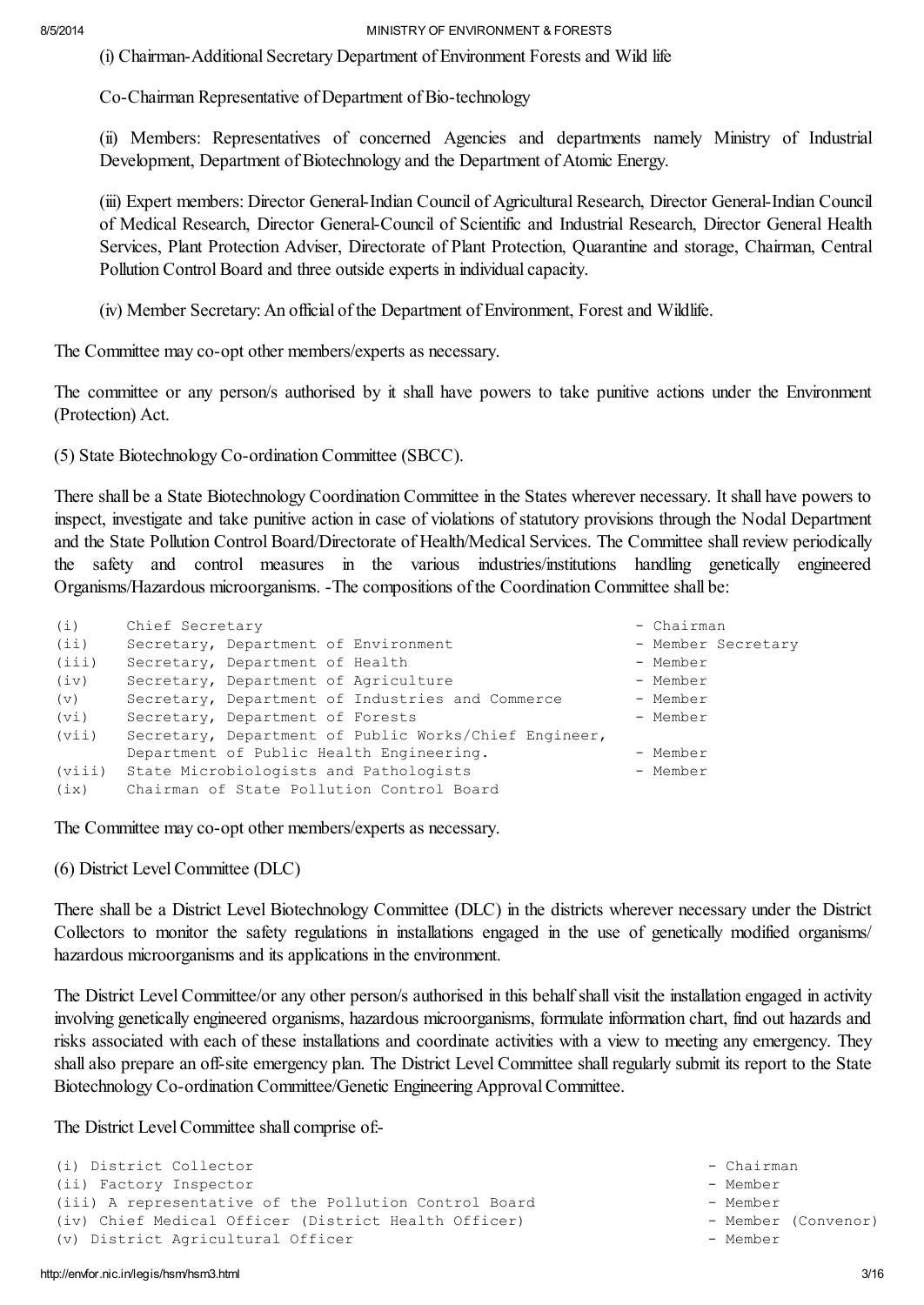| (vi) A representative of the Public Health Engineering Department | - Member |
|-------------------------------------------------------------------|----------|
| (vii) District Microbiologists/Pathologist (technical expert)     | - Member |
| (viii) Commissioner Municipal Corporation                         | - Member |

The Committee may co-opt other members/experts as necessary.

#### 5. Classification of microorganisms or genetically engineered product

(1) For the purpose of these rules, microorganisms or genetically engineered organisms, products or cells shall be dealt with under two major heads; animal, pathogens and plant pests and these shall be classified in the manner specified in the Schedule.

(2) If any of the microorganisms, genetically engineered organism or cell falls within the limits of more than one risk class as specified in the Schedule, it shall be deemed to belong exclusively to the last in number ofsuch classes.

6. Microorganisms laid down in the Schedule are divided into the following:-

(i) Bacterial Agents; (ii) Fungal Agents; (iii) Parasitic Agents; (iv) Viral, Rickettsial and Chlamydial Agents; (v) SpecialCategory.

#### 7. Approval and Prohibitions etc.

(1) No person shall import, export, transport, manufacture, process, use or sell any hazardous microorganisms of genetically engineered organisms/substances or cells except with the approval of the Genetic Engineering Approval **Committee** 

(2) Use of pathogenic microorgnisms or any genetically engineered organisms or cells for the purpose of research shall only be allowed in laboratories or inside laboratory area notified by the Ministry of Environment and Forests for this purpose under the Environment (Protection) Act, 1986.

(3) The Genetic Engineering Approval Committee-shall give directions to the occupier to determine or take measures concerning the discharge of microorganisms/genetically engineered organisms or cells mentioned in the Schedule from the laboratories, hospitals and other areas including prohibition of such discharges and laying down measures to be taken to prevent such discharges.

(4) Any person operating or using genetically engineered organisms/microogranisms mentioned in the schedule for scale up or pilot operations shall have to obtain licence issued by the Genetic Engineering Approval Committee for any such activity. The possessor shall have to apply for licence in prescribed proforma.

(5) Certain experiments for the purpose of education within the field of gene technology or microorganism may be carried out outside the laboratories and laboratory areas mentioned in sub-rule (2) and will be looked after by the Institutional Biosafety Committee.

#### 8. Production

Production in which genetically engineered organisms or cells or micro- organisms are generated or used shall not be commenced except with the consent of Genetic Engineering Approval Committee with respect of discharge of genetically engineered organisms or cells into the environment. This shall also apply to production taking place in connection with development, testing and experiments where such production, etc., is not subject to rule 7.

#### 9. Deliberate or unintentional release

(1) Deliberate or unintentional release of genetically engineered organisms/hazardous microorganisms or cells, including deliberate release for the purpose of experiment shall not be allowed.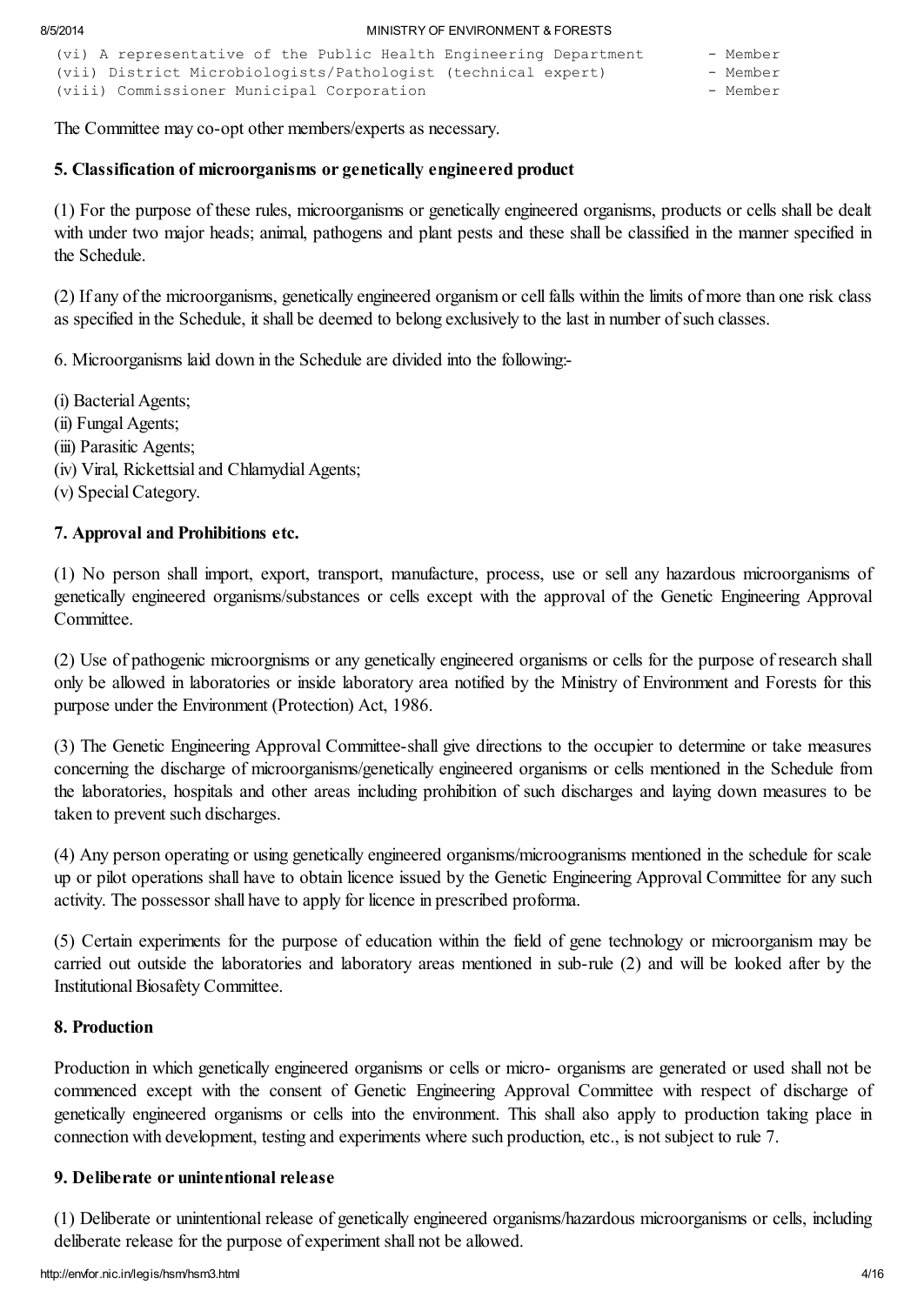Note: Deliberate release shall mean any intentional transfer of genetically engineered organisms/hazardous, microorganisms or cells to the environment or nature, irrespective of the way in which it is done.

(2) The Genetic Engineering ApprovalCommittee may in special cases give approval of deliberate release.

# 10. Permission and approval for certain substances

Substances and products, which contain genetically engineered organisms or cells or microorganisms shall not be produced, sold, imported or used except with the approval of Genetic Engineering ApprovalCommittee.

# 11. Permission and approval for food stuffs

Food stuffs, ingredients in food stuffs and additives including processing and containing or consisting of genetically engineered organisms or cells, shall not be produced, sold, imported or used except with thc approval of the Genetic Engineering ApprovalCommittee.

# 12. Guidelines

(1) Any person who applies for approval under rules 8-11 shall, as determined by the Genetic Engineering Approval Committee submit information and make examinations or cause examinations to be made to eradicate the case, including examinations according to specific directions and at specific laboratories. He shall also make available an on-site emergency plan to GEAC before obtaining the approval. If the authority makes examination itself, it may order the applicant to delay the expenses incurred by it in so doing.

(2) Any person to whom an approval has been granted under rules 8-11 above shall notify the Genetic Engineering Approval Committee of any change in or addition to the information already submitted

# 13. Grant of approval

(1) In connection with the granting of approval under rules 8 to ll above, terms and conditions shall be stipulated, including terms and conditions as to the control to be exercised by the applicant, supervision, restriction on use, the layout of the enterprise and as to the submission of information to the State Biotechnology Co-ordination Committee or to the District LevelCommittee.

(2) All approvals of the Genetic Engineering Approval Committee shall be for a specific period not exceeding four year at the first instance renewable for 2 years at a time. The Genetic Engineering Approval Committee shall have powers to revoke such approval in the following situations:-

(a) If there is any new information as to the harmful effects of the genetically engineered organisms or cells.

(b) If the genetically engineered organisms or cells cause such damage to the environment, nature or health as could not be envisaged when the approval was given, or

(c) Non compliance of any condition stipulated by Genetic Engineering ApprovalCommittee.

# 14. Supervision

(1) The Genetic Engineering Approval Committee may supervise the implementation of the terms and conditions laid down in connection with the approvals accorded by it.

(2) The Genetic Engineering Approval Committee may carry out this supervision through the State Biotechnology Coordination Committee or the State Pollution Control Boards/District Level Committee or through any person authorised in this behalf.

# 15. Penalties

(1) If an order is not complied with, the District LevelCommittee or State Biotechnology Co-ordination Committee may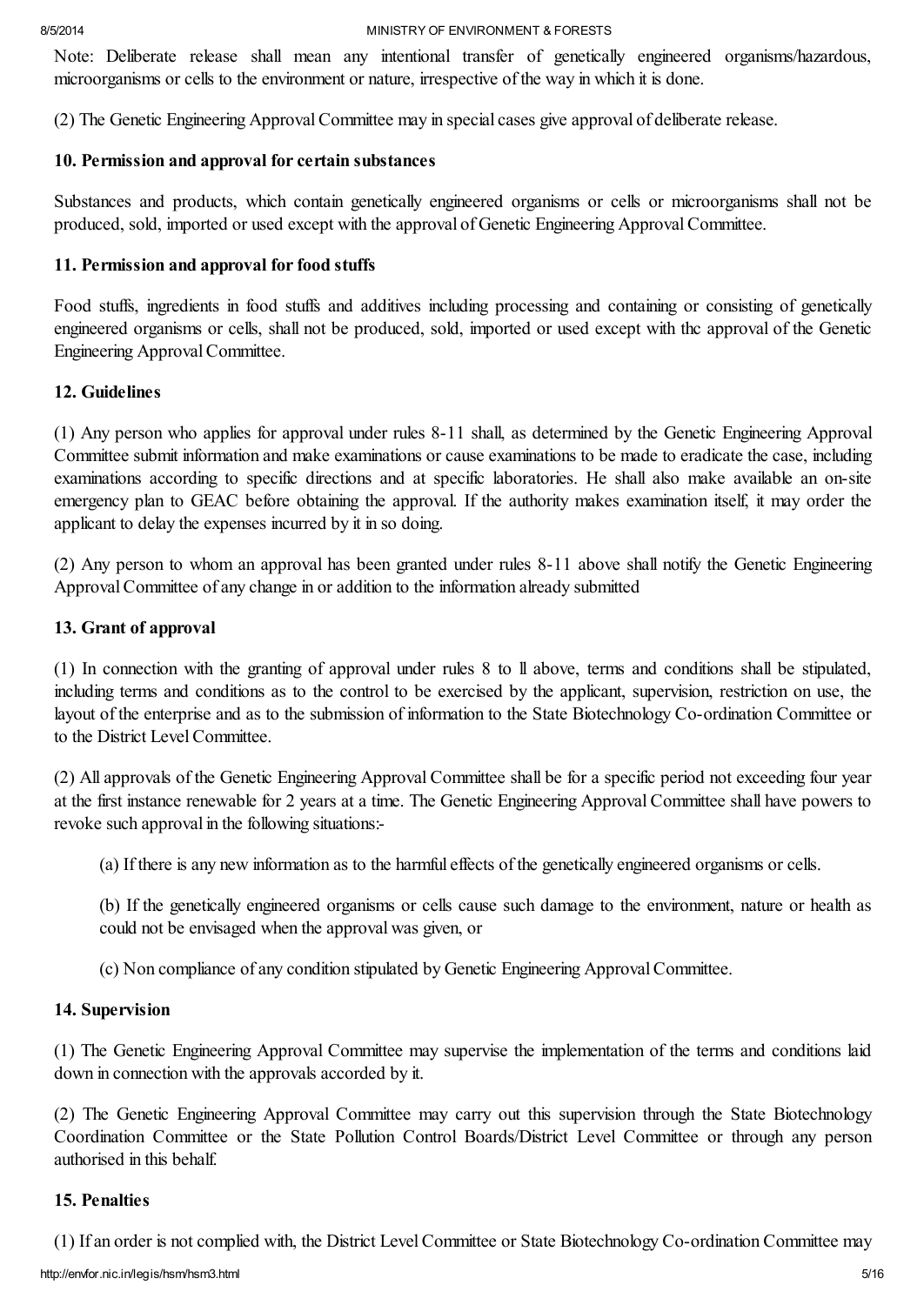take measures at the expense of the person who is responsible.

(2) In case where immediate intervention is required in order to prevent any damage to the environment, nature or health, the District level Committee or State Biotechnology Coordination Committee may take the necessary steps without issuing any order or notice. The expenses incurred for this purpose will be repayable by the person responsible for such damage.

(3) The State Biotechnology Co-ordination Committee/District Level Committee may take samples for a more detailed examination of organisms and cells.

(4) The State Biotechnology Co-ordination Committee/District Level Committee shall be competent to ask for assistance from any other government authority to carry out its instructions.

# 16. Responsibility to notify interruptions or accidents

(1) Any person who under rule 7-11 is responsible for conditions or arrangements shall immediately notify the District Level Committee/State Biotechnology Co-ordination Committee and the state medical officer of any interruption of operations or accidents shat may lead to discharges of genetically engineered organisms or cells which may be harmful to the environment, nature or health or involve any danger thereto.

(2) Any notice given under sub-rule (I) above shall not lessen the duty of the person who is responsible to try effectively to minimise or prevent the effects of interruptions of operations or accidents.

# 17. Preperation Off-site emergency Plan by the DLC

(1) It shall be the duty of the DLC to prepare an off-site emergency plan detailing how emergencies relating to a possible major accident at a site will be dealt with and in preparing the plan, the DLC shall consult the occupier and such other person as it may deem necessary.

(2) For the purpose of enabling the DLC- to prepare. the emergency plan required under sub-rule (1), the occupier shall provide the DLC with such information relating to the handling of hazardous microorganisms/ genetically engineered organisms under his control as the DLC may required including the nature, extent and likely off-site affects of a possible major accident and the DLC shall provide the occupier with any information from the off-site emergency plan which relates to his duties under rule 16.

# 18. Inspections and informations regarding finance

(1) The State Biotechnology Co-ordination Committee or the Genetic Engineering Approval Committee/the DLC or any person with special knowledge duly authorised by the State Biotechnology Co-ordination Committee or the Genetic Engineering Approval Committee or the DLC where it is deemed necessary, at any time on due production of identity be admitted to public as well as to private promises and localities for the purpose of carrying out supervision.

(2) Any person who is responsible for activities subject to rules 7-11 above shall at the request of District level Committee or State Biotechnology Coordination Committee or the GEAC submit all such information including information relating to financial conditions and accounts, as is essential to the authority's administration under these rules He shall also allow supervision or inspection by the authorities or persons indicated in sub-rule (1).

(3) The Genetic Engineering Approval Committee may fix fees to cover, in whole or in part, the expenses incurred by the authorities in connection with approvals, examinations, supervisions and control.

# 19. Appeal

(l) Any person aggrieved by a decision made by Genetic Engineering Approval Committee/State Biotechnology Coordination Committee in pursuance of these rules may within thirty days from the date on which the decision is communicated to him, prefer an appeal to such authority as may be appointed by Ministry of Environment and Forests provided that the appellate authority may entertain the appeal after the expiry of the said period of thirty days if such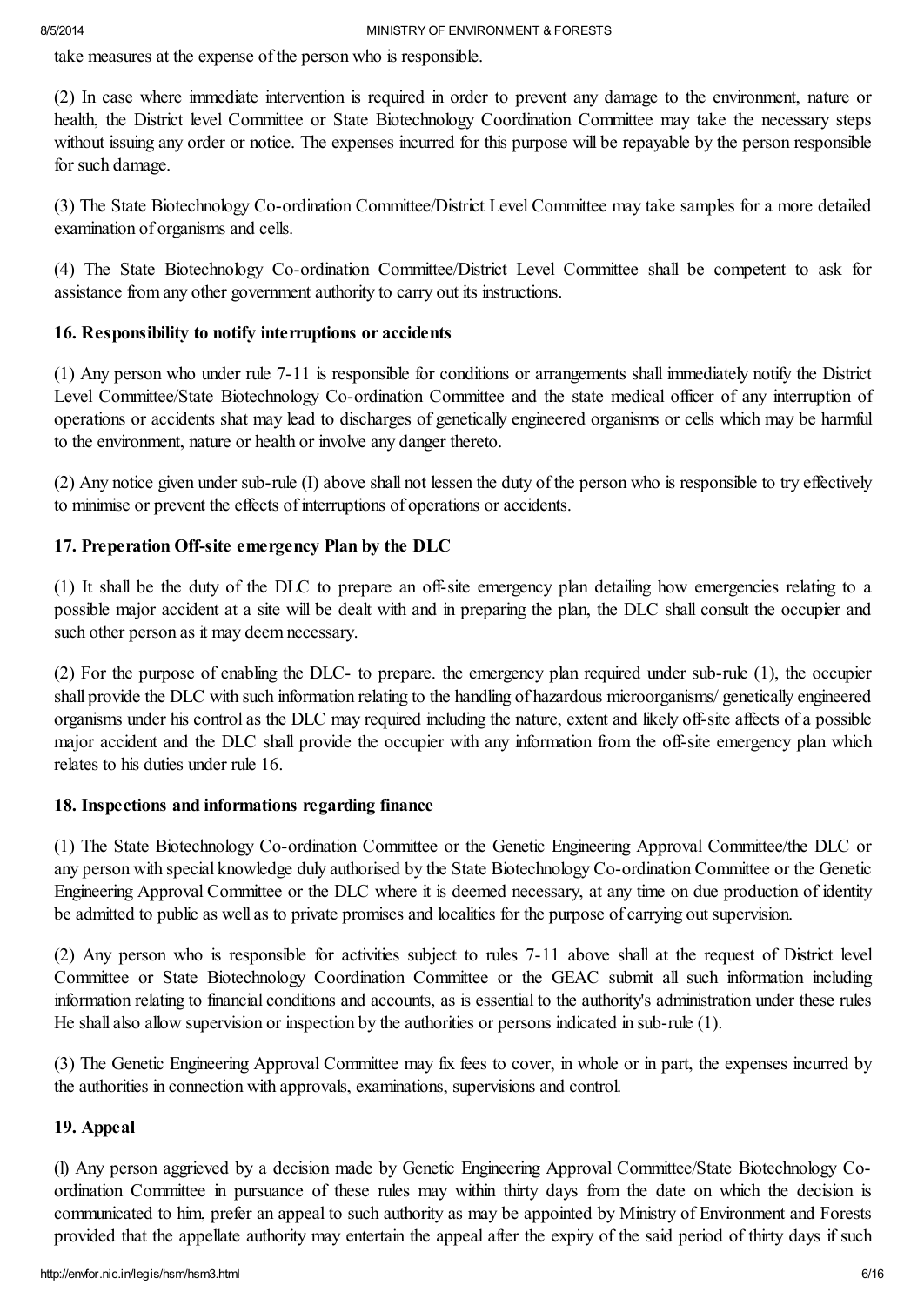authority is satisfied that the appellant was prevented by sufficient cause from filing the appeal in time.

#### 20. Exemption

The Ministry of Environment and Forests shall, wherever necessary, exempt an occupier handling a particular microorganism/genetically engineered organism from rule 7-11.

# ANIMAL AND HUMAN PATHOGENS **SCHEDULE**

# **BACTERIAL** Risk Group II

Acinetobacter calcoacetieus Actinobacillus allspecies except A mallei, which in Risk Group III Acromonoas hydrophila Arzona hinshawii-allserotypes Baciluss anthracis Bordetella-all species Borrelia recurrentis B. vincenti Campylobacter fetus Camphylobacter jejuni Chalarnydia psittaci Cheamydia trachomatis Clostridium hauvoci, Cl, Difficle Cl. fallax, Clhaemolyticum Cl histolyticum, Cl, novyi, (Cl. perfringes), Cl. speticum, Cl. sordeili Cornylebacterium diptheriae, C. equi, C. haemolyticum, C. pseudo tuberculosis, C. pyogenes, C. renale Diplococcus (Streptococcus) pneumoniae Edwardsiila tarda Erysipelothix insidiosa Escherichia Coli-all enteropathogenic serotypes enterotaxigenic Haemophilus ducrevi, H. influenzae, H. pneumoniae Herellea vaginicola Klebsiella- all species and all serotypes Legionlla pneumophila Letionella Leptospira intenogans all serotypes reported in India Listeria, all species Mima polymorpha Moraxella-All species Mycobacteria-allspecies including Mycobacterium avium M. bovis M. tuberculosis, M. lepreae Mycoplasma-allspecies except M. mycoides and M. angalactiae Neisseric gonorrhoea, N. meningitis Pasteurella all species except those listed in Risk Group III Salmonella-all species and all serotypes Shigella all species and all serotypes Shpacrophorus necrophorus Staphylococcus aureus Streptobafcillus moniformis Strptococcus pneumoniae Streptococcus pyogenes, S. equi Streptomyces madurae, s. pelleteri, s. somaliensis Treponema carateum, T. palidum and T. pertenue Vibrio foctus, V. comma including biotype EI Tor and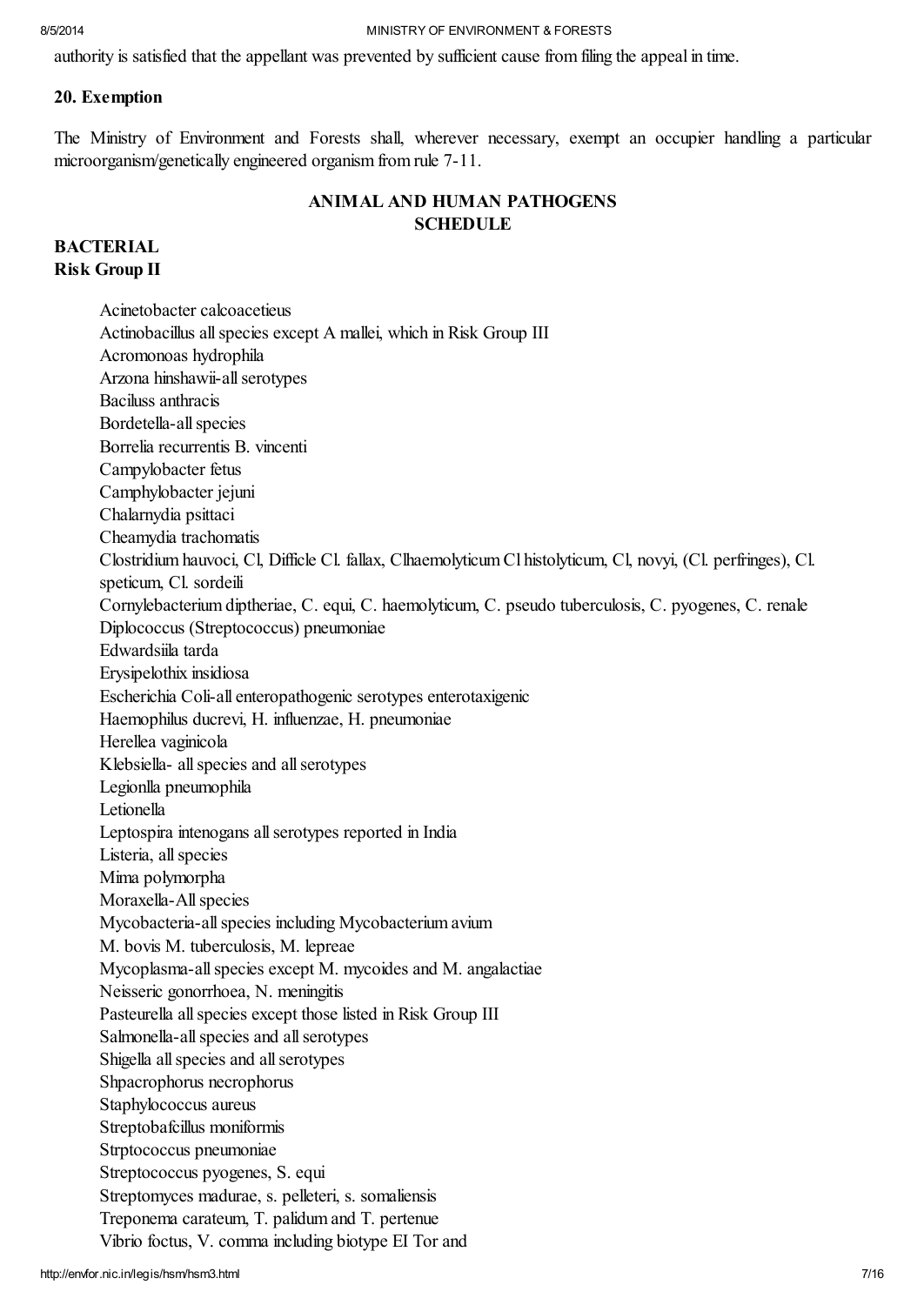V. parahemolyticus. Vibrio cholerae

# Risk Group III:

Actinobacillus mallei Baltenella-all species Brucella allspecies Clostridium botulium, Cl. tetani Francisella tularensis Mycobacterium avium, M. bovis, M. tuberculosis, m. leprae Paseturella multocida type B ("buffalo" and other foreign virulent strains) Pseudomonas pseudomallai Yersinia pestis

# FUNGAL Risk Group II

Actinomycetes (including Nocardia Sp, Actinomyces species and Arachina prpinica) Aspergilus fumigatus Blastomyces dermatitis Cryptococcus neoformans C. fersiminosos Epidermophyton madurella, microsporon Paracoccidiodes brasiliensis Sporothrix Trichodenna **Trichophylon** 

# Risk Group III

Coccidioaes immitis Histoplasma capulatum Histoplasma capsulalum var duboissl

# PARASITIC Risk Group II

Entahoe'oa histolytica Leishmania species Naegeleria gruberia Plasmodium theilera, P. babesia P. falcoparum Plasmodium babesia Schistosoma Toxoplasma gondii Toxocara canis Trichinella spiralis Trichomanas Trypanosoma cruzi

# Risk Group III

Schisistosoma mansoni

# VIRAL RICKEITSIAL AND CHAIMYDIAL Risk Group II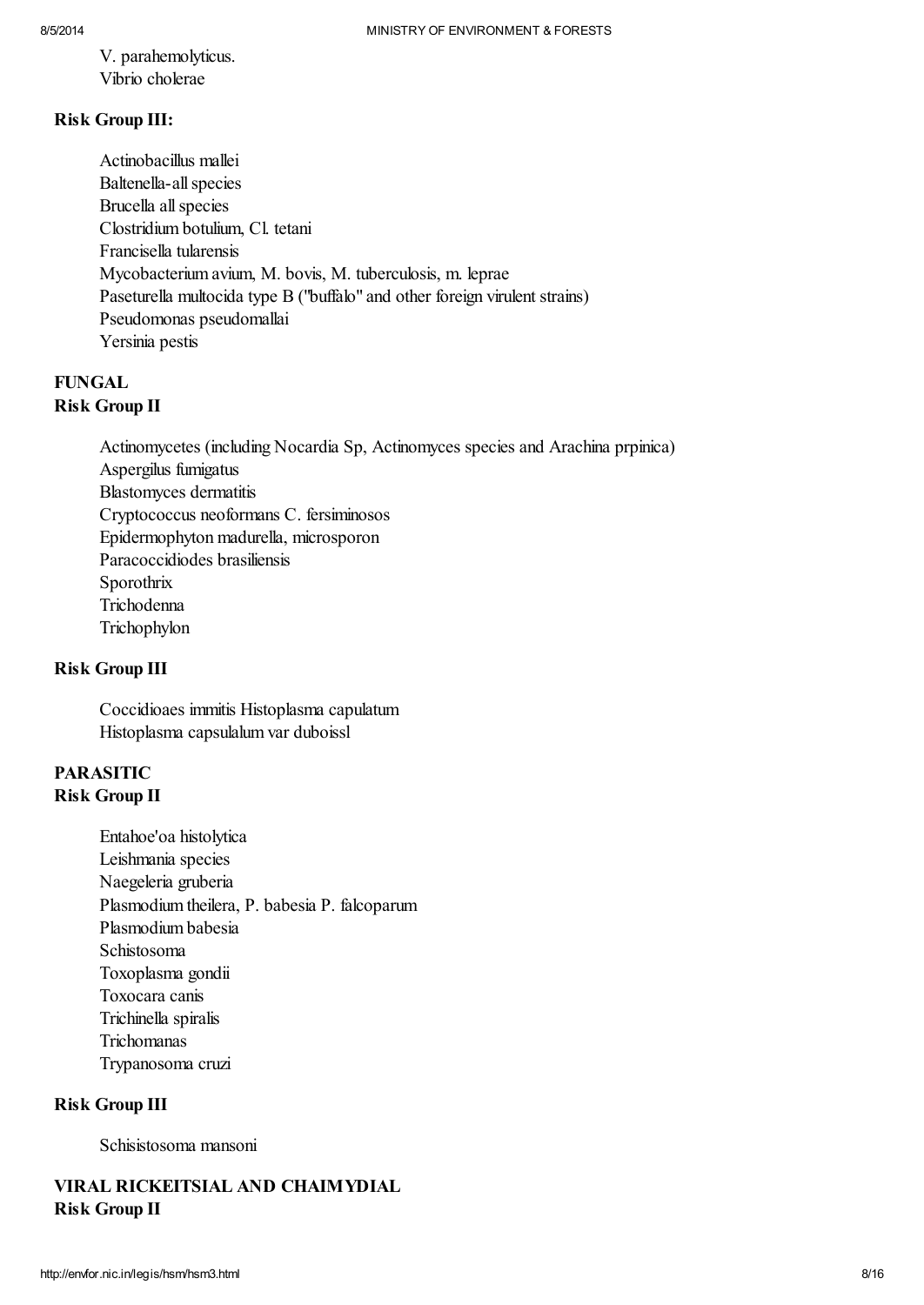Adenoviruses-Human, all types Avian loukosis Cache Valley virus CELO (avain adenovirus) Cosackie A and B viruses Corona viruses Cytomegalo viruses Dengue virus, when used for transmission experiments Echo viruses-all types Encephalomyocarditis virus (EMC) Flanders virus Hart Past virus Hepatitis-associated antigen material-hepatitis A and B viruses, non A and non B, HDV Herpes viruses-except herpes virus simiae (monkey B virus) which is in Risk Group IV. Infections Bovine Rhinotraechitis virus (IBR). Infections Bursal diesaes of poultry and Infectious Bronchitus Infections Laryngotraechitis (ILT) Influex za virus-all types, except A/PR8/34 which in Risk Group I Langat virus Leucosis Complex Lymphogranuloma venereum agent Mark's Disease virus Measles virus Mumps virus Newcastle disease virus (other than licenced strain for vaccine use) Parainfluenza viruses-all types except parainfluenza virus 3, SF4 strain, which is in Risk Group I Polio viruses-all types wild and attenuated Poxvirus-all typcs except Mastrim, monkey pox, sheep pox and white pox, which depending on experiments are in Risk Group III or IV. Rabies virus-allstrains except rabies stret virus, which should be classified in Risk Group III when inoculated into comivores Reoviruses-all types Respiratory syncital virus Rhinoviruses-all types Rinderpest (other than vaccine strain in use) Rubella virus Stimian virues-all types except herpeavirus simae (Monkey Virus) which is in Risk Group IV. Simian virus 4() Ad 7 SV 40 (defective) Sindbis virus Tensaw virus Turlock virus Vaccinia virus Varicella virus Vole rickettsia Yellow fever virus, 17 D vaccine strain

## Risk Group III

African House Sickness (attenuated strain except animal passage) Alastrim, monkey pox and whitepox, when used into vitro Arboviruses-Allstrains except those in Risk Group II and IV Blue tongue virus (only serotypes reported in India) Ebola fever Virus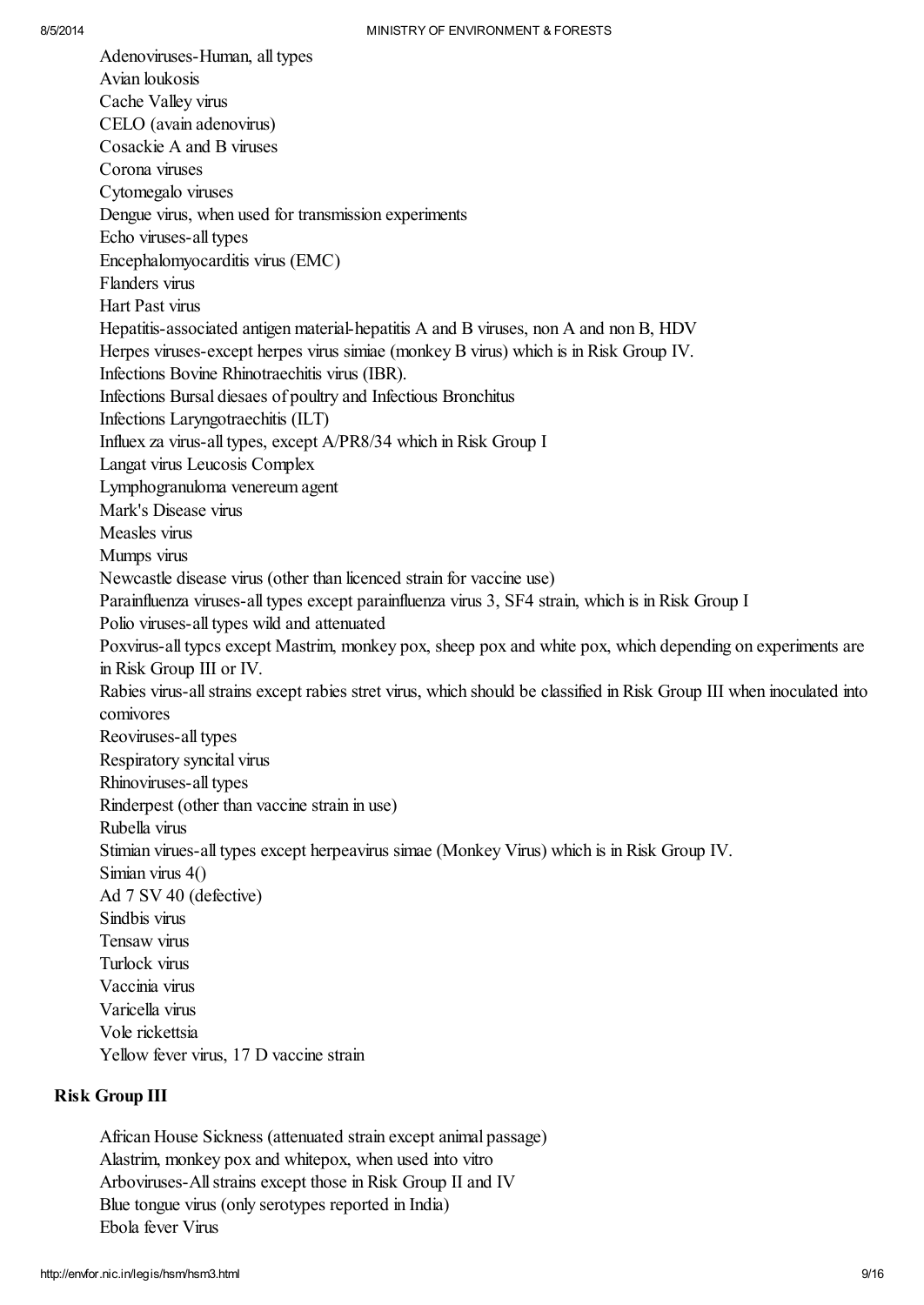Epstiein-Barr virus Feline Leukemia Feline sarcoma Foot and Mouth Disease virus (allseritypes and subtypes) Gibbon Apc Lymphosarcoma herpesvirus atcles herpesirus saimiri herpes Simplex 2 HIV-1 & HIV-2 and strains of SIV Infcctious Equine Anaemia Lymphocylic choriomeningitis virus (LCM) Monkey pox, when used in vitro Non-defective Adeno-2 SV-40 hybrids Psettacosis-ornithosis-trachoma group of agents Pscudorabies virus Rabies street virus, when used inoculations of carnivores Rickltsia-allspecies except Vole rickeitsia on Coxiell burnetti when used for vector transmission or animal inoculatin experiments Sheep pox (field strain) Swine Fever virus Vesiculat stomatitis virus Woolly monkey Fibrosarcoamm Yaba pox virus

#### Risk Group IV

Alastrim, monkeypox, whitepox, when used for transmission or animal inoculation experiments

Hemorrhagic fever agents, including Crimean hemorrhagic fever (congo)

Korean hemorrhagic fever and others as yet undefiened

Herpesvirus simlae (monkey B virus)

Tick-borne encephalitis virus complex, including-Russian Spring Summer Encephalif s, Kyasanur Forest Diseast, omsk hemorrhagic fever and Central European encephalitis viruses

#### SPECIAL CATEGORY

#### **BACTERIAL**

Contagious Equine Metritis (H. equinilais) Pestis-petit de ruminantium

# VIRAL RICKE1TSIAL AND CHLAMYDIAL:

African Horse Sickness virus (serotypes not reported in Indian and challenge strains) African Swine Fever Bat ratiesvirus Blue tongue virus (serotypes not reported in India) Exoitic FMD virus types and sub-types Junin and Machupo viruses Lassa virus Marburg virus Murrey valley encephalitis virus Rift Valley Fever virus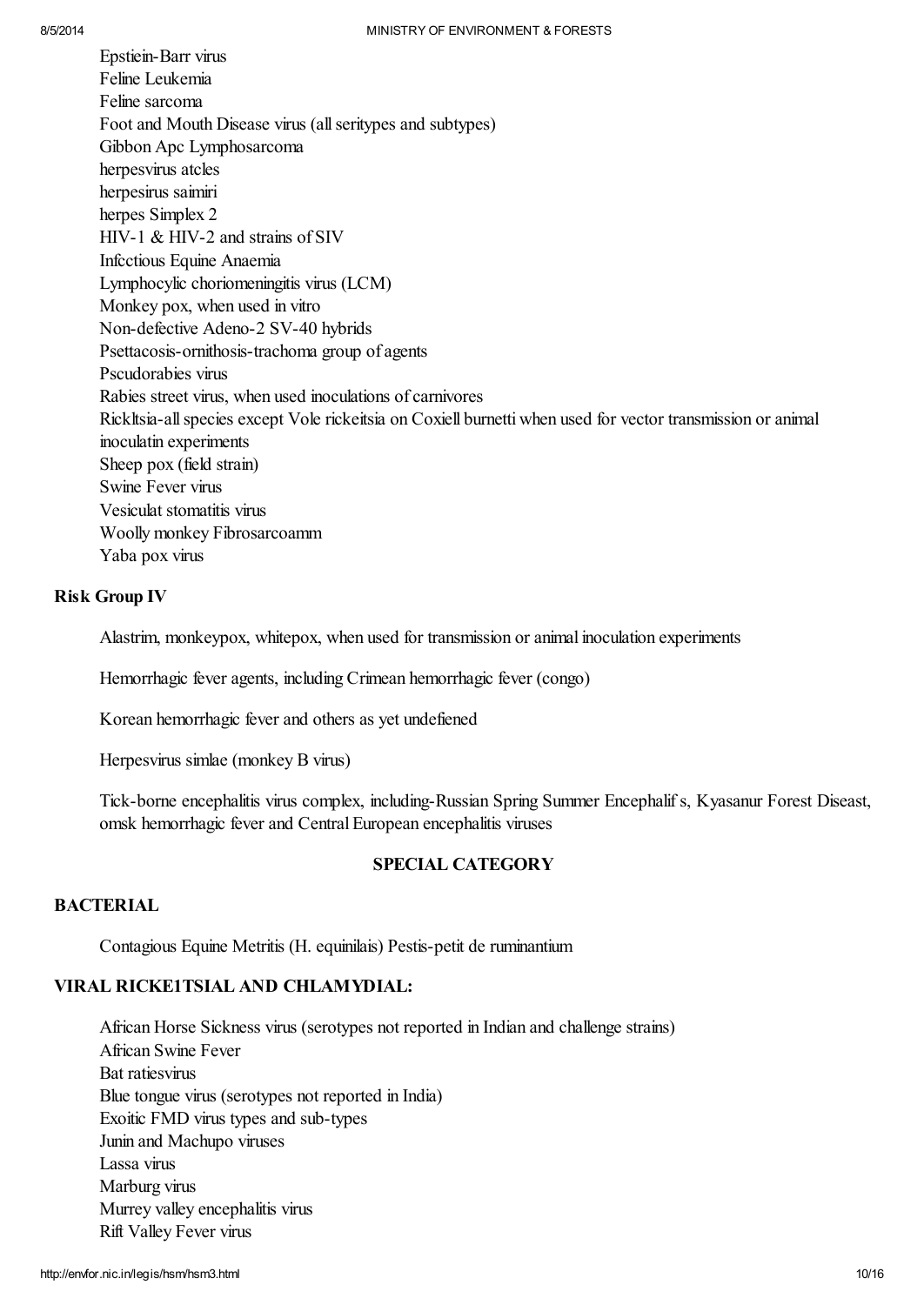Smallpox virus-Archieval storage and propagation Swine Vesicular Disease Veneseulan equine encephalitis virus epidemic strains Western Equine encephalitis virus Yellow fever virus-Wild strain Other Arboviruses causing eizootics and so far not recorded in India.

# B: PLANT PESTS

Any living stage (including active and dormant forms) of insects, mites, nematodes, slugs, snails, bacteria, fungi, protozoa, other parasitic plants or reproductive parts thereof: viruses or any organisms similar to or allied with any of the foregoing; or any infectious agents or substances, which can directly or indirectly injure or cause disease or damage in or to any plants or parts thereof, or any processed, manufactured, or other products of plants are considered plant pests.

Organisms belonging to all lower Taxa contained within the group listed are also included. 1. Viruses All viruses

Alt bacteria, fungal, algal, plant, insect and neumatode viruses; special care should be taken for-

(i) Geminiviruses,

- (ii) Calulimoviruscs,
- (iii) Nuclear Polyhedrosis viruses,
- (iv) Grandulosis viruses, and
- (v) Cyloplasmic polyhedrosis viruses

# 2. Bacteria

Family Pseudomonadaceae Genus Pscudomonas Genus Xanthomonas Genus Azolobacter

# Family Rhizobiaceae

Genus Rhizobium/Azorhizobium Genus Bradyrhizobium Genus Agrobacterium Genus Phyllobacterium Genus Erwinia Genus Enterobacter Genus Klebzieller

# Family Spirollaceae

Genus Azospirillum Genus Acqaspirillum Genus Occeonospirillum Family Slreplomycetaceae Genus Streplomyces Genus Nocardia

Family Actionmycetaceas Genus Aclinomyces

# Coryneform Group

Genus Clavibacter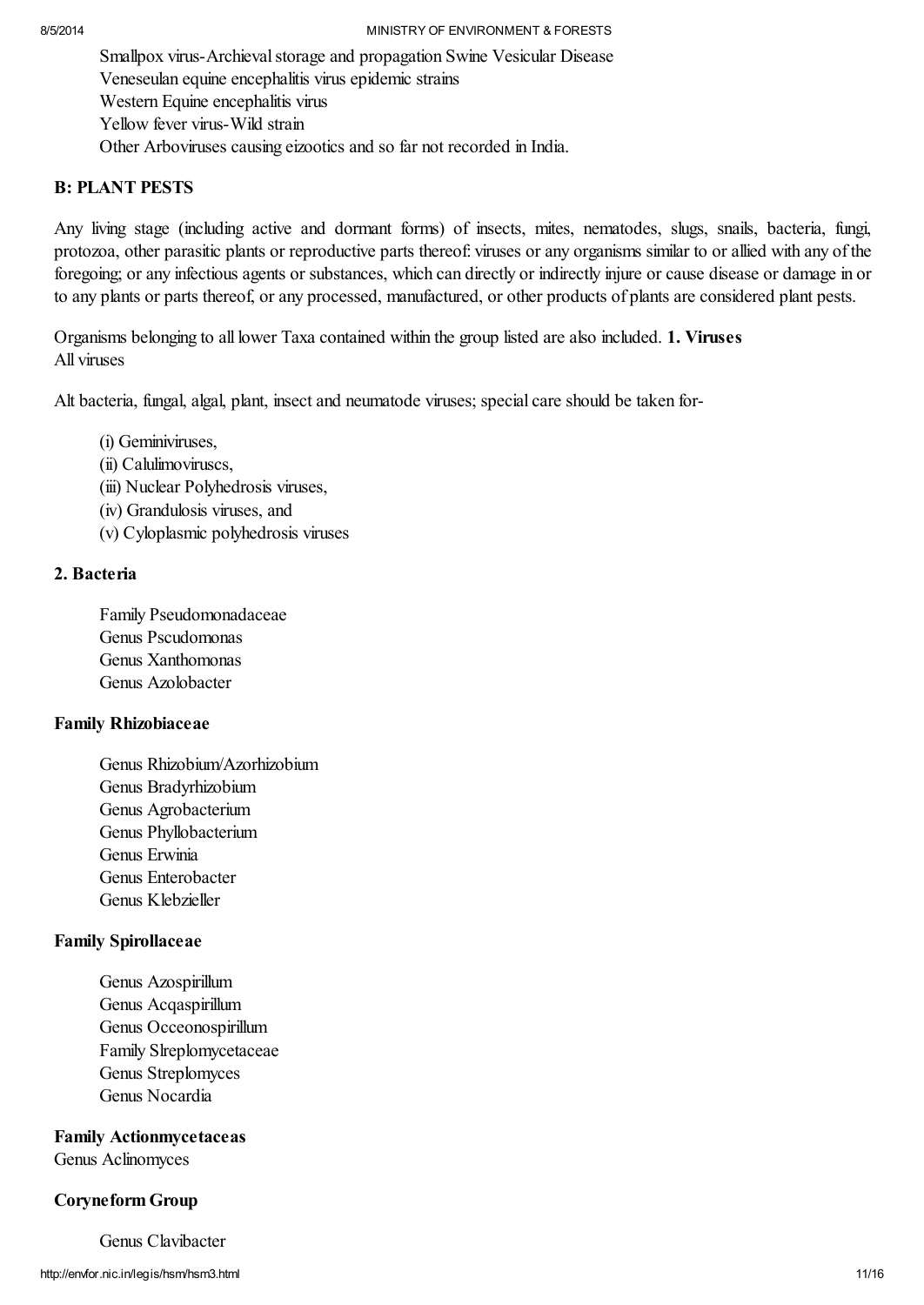Genus Arthrobacter Genus Curlobacterium Gcnus Bdellovibro Family Rickettsiaceae

Rickeltsial like organisms associated with insect diseases

Gram-negative phloem-limited bacteria associated with plant diseases

Gram-negative xylem-limited bacteria associated with plant diseases

Cynobacteria-all members of blue-green algae

Mollicutes

Family Spiroplasmataceae

Mycoplasma-like organisms associated with plant diseases

Mycoplasma-like organisms associated with insect diseases

#### Algae

Family Chlomphyceae Family Euglenophyceae Family Pyrophyceae Family Chrysophaceae Family Phacphyceae Family Rhodophyceae

## Fungi

Family Plasmodiophoraceae Family Chytridiaceae Family Oldipiopsidaceae Family Synchytriaceae Family Catenariaceae Family Coelomomycetaceae Family Saprologniaceae Family Zoopagaceae Family Albuginaceae Family Peronosporaceae Family Pythiaceae Family Mucoraceae Family Choanephoraceae Family Mortierellaceae Family Endogonaceae Family Syneephalastraceae Family Dimargaritaceae Family Kickxellaceae Family Saksenaeaceae Family Entomophthoraceae Family Eecrinaceae Family Taphrinaceae Family Endomycotaceae Family Saceharamyeetacea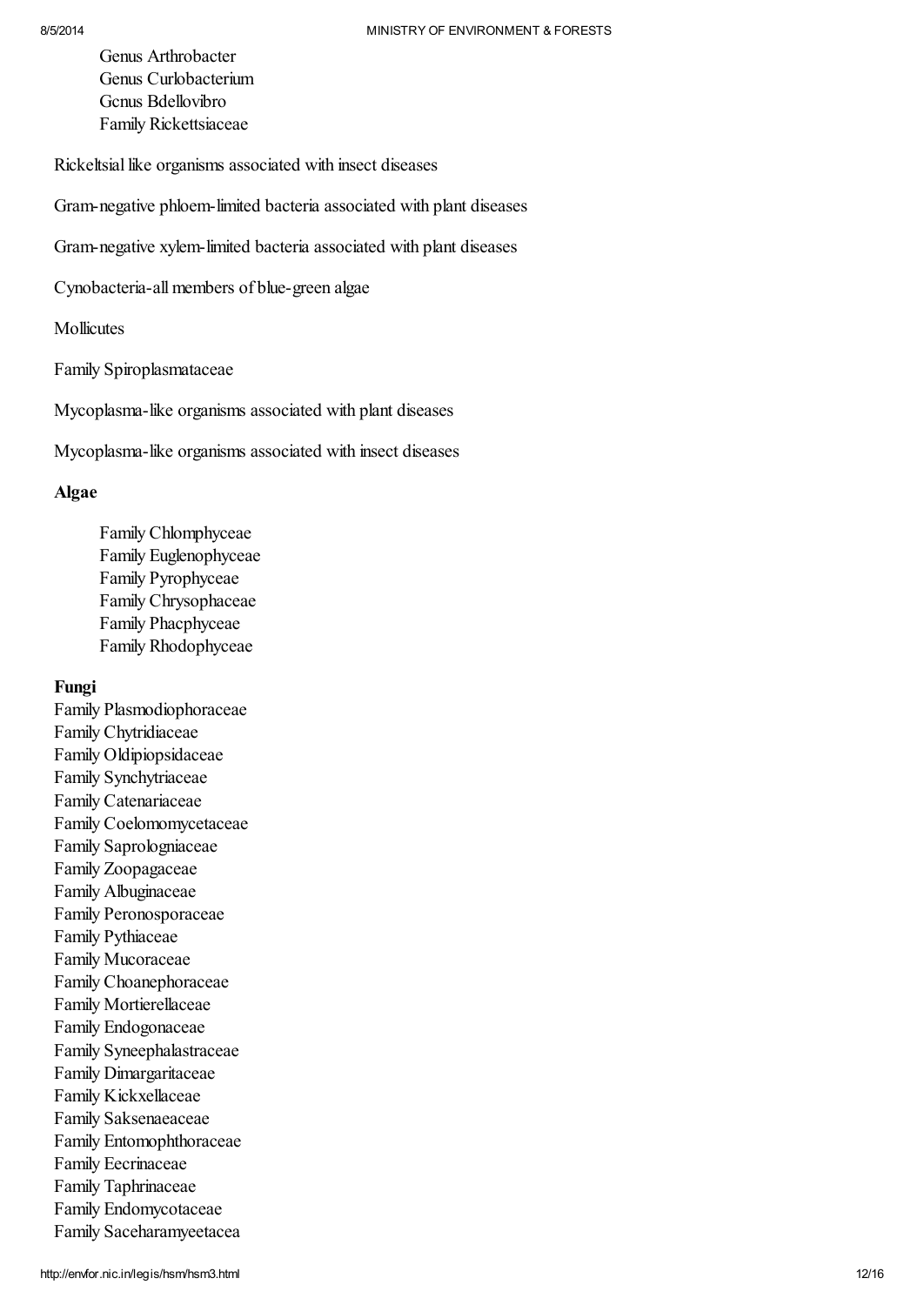8/5/2014

Family Eutoliaceae Family Gymnoaseaceae Family Aseophaeriaecae Family Onygenaceae Family Microascaceae Family Protomycetaceae Family Elsinoeaceae Family Mynaginaceae Family Dothidiaceae Family Chaetothyriaceae Family Pharmularieaceae Family Phillipsicllaceae Family Gysteriaceae Family Pleosporaceae Family Melamomataceae Family Ophiostomataceae Family Aseosphaeriaceae Family Erysiphaceae Family Meliolaceae Family Xylariaceae Family Diaporthaceae Family Hypoercaceae Family Clavicipataceae Family Phacidiaceae Family Ascocorticiaceae Family Hemiphacidiaceae Family Dennataceae Family Selerotimiaceae Family Cyttariaceae Family Helosiaceae Family Sarocostomataceae Family Sarcoscyphaceae Family Auricolariaceae Family Ceratobasidiaceae Family Corticiaceae Family Hymenochaetaceae Family Echiondintiaceae Family Eistuliniaceae Family Clavariaceae Family Polyporaceae Family Tncholomataceae Family Ustilaginaceae Family Sporobolomycetaceae Family Uredinaceae Family Agaricaceae Family Graphiolaceae Family Pucciniaceae Family Mclampsoraceae Family Gandodermataceae Family Labonlbeniaceae Family Sphaeropsidaceae Family Mclabconiaceae Family Tuberculariaceae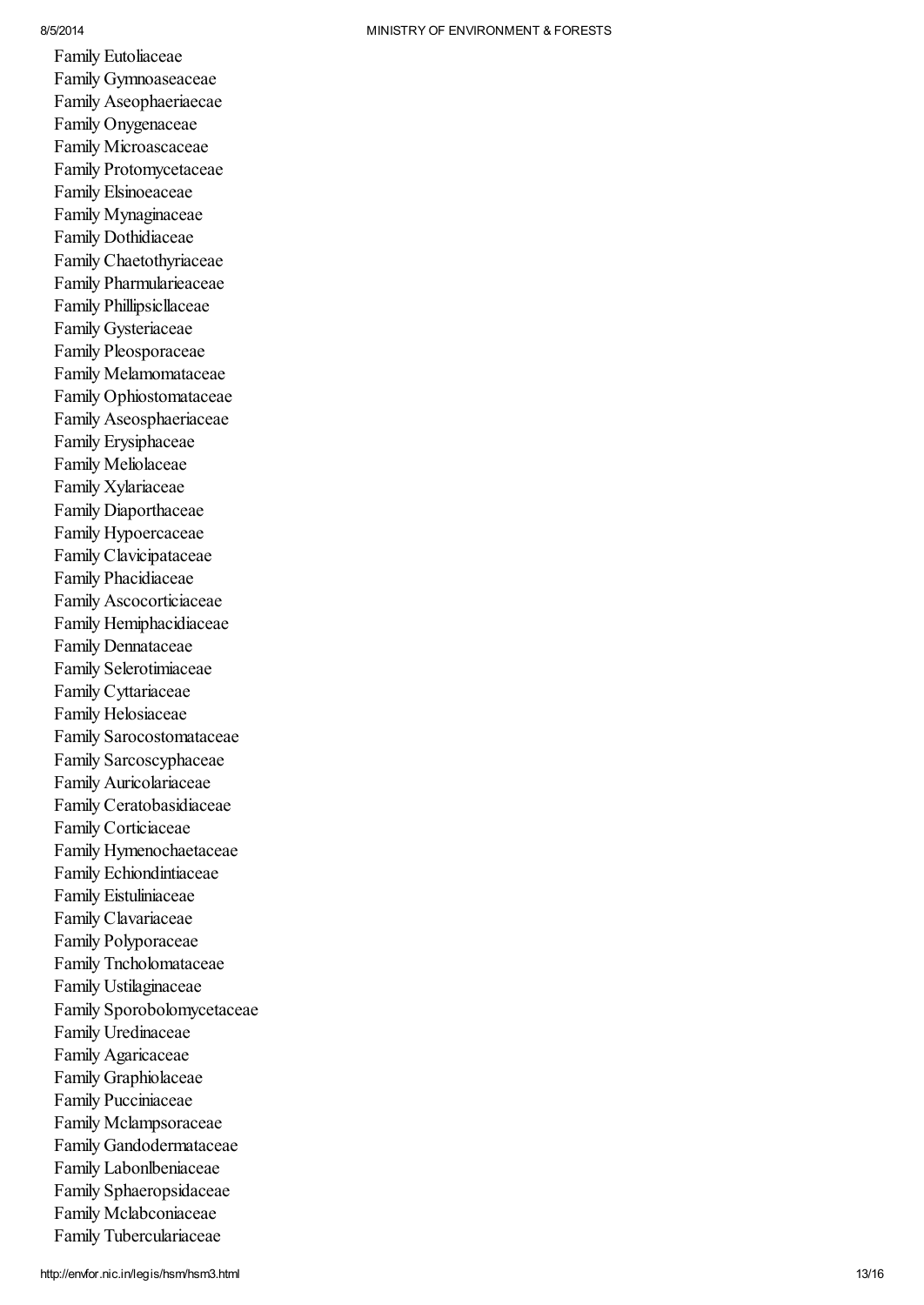Family Dematiaceae Family Moniliaceae Family Aganomucotaceae

## Parasitic Weeds

Family Balanophoraceae-parasitic species Family Cuscutaceae-parasitic species Family Thydonoraceae-parasilic species Family Lauraceae-parasitic species Genus Cassytha Family Lennoaceae-parasilic species Family Loranlhaceae-parasitic species Family Myzodendraceae-parasitic species Family Olacaceae-parasitic species Family Orobanchaceae-parasitic species Family Rafflesiaceae-parasitic species Family Santalaceae-parasitic species Family Scrophulariaceae-parasitic species

#### Protozoa

Genus Phytomonas And all Protozoa associated with insect dest

#### **Nematodes**

Family Anguinidae Family Belonolaimidae Family caloosiidae Family Cariconematidae Family dolichodoridae Family Fergusbbiidae Family hemicycliophoridae Family Heteroderidae Family Hoplolaimidae Family Mcloidogynidae Family Neotylenchidae Family Nolhotylenchaidae Family Paralylenchidae Family Pralyjenchidae Family Tylenchidae Family Tylenchulidae Family Aphelenchoidae Family Longdoridae Family Tlichodoridae

#### Mollusca

Super family Planorbacca Super family Achatinacca Super family Arionacca Super family Limacacca Super family Helicacea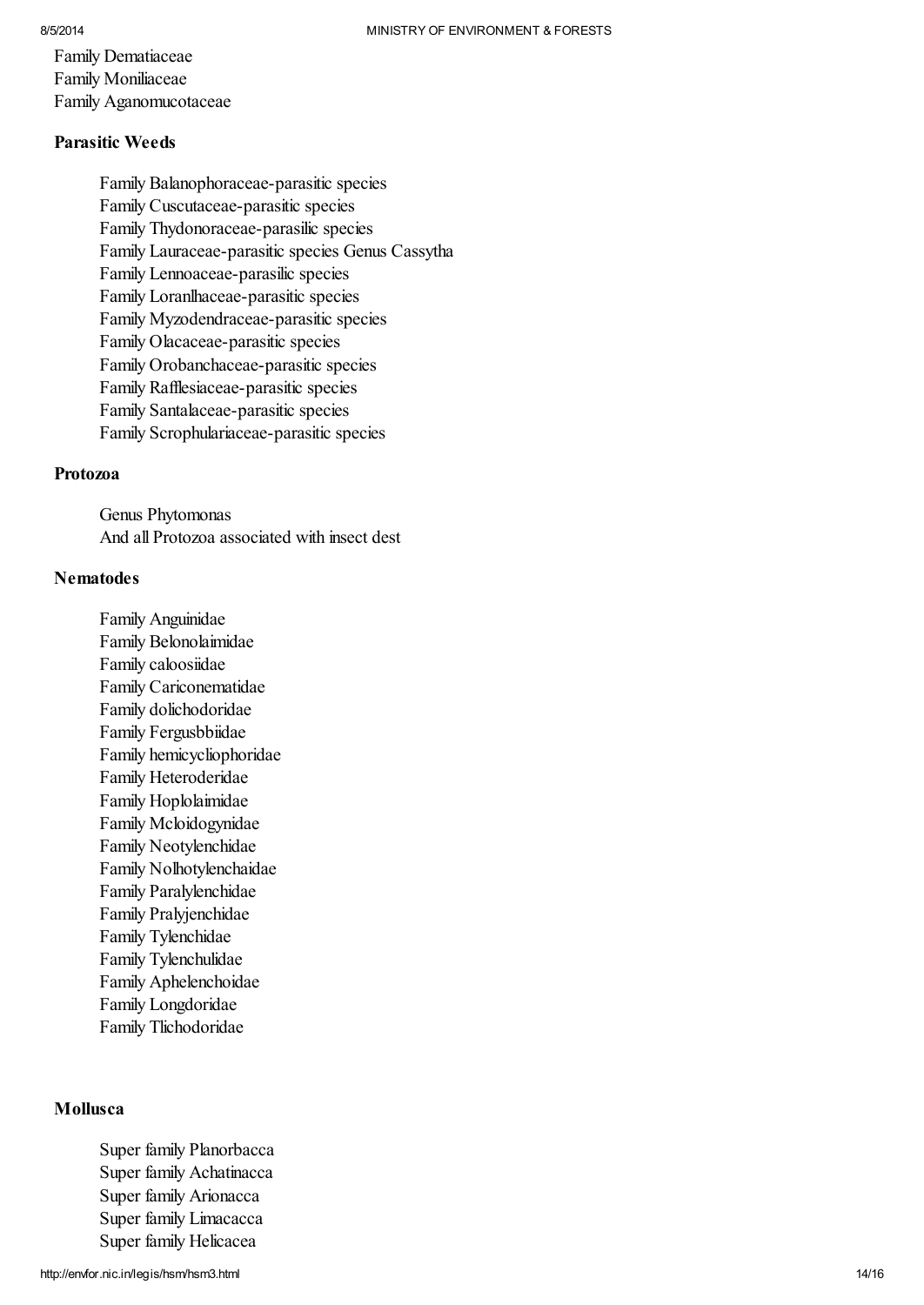Super family Vcronicellacea

#### **Arthropoda**

Super family Ascoidea Super family Dermanyssoidea Super family Erjophyoidea Super family Tetranychoidea Super family Tetranychoidea Super family Eupododca Super family Tydcoidea Super family Erythraenoidca Super family Trombidioidea Super family Hydryphantoidea Super family Tarasonemoidea Super family Pyomotoiodea Super family Hcmisaracoptoidea Super family Acaroidea Order Polydesmida Family Sminlhoridao Family Forfieulidzo Order Isptera Order Thysanoptera Family Acredidea F a mily Gryllid a e Family Gryllacridiedae Family Gryllotalpidae Family Phasmatidao Family Ronalcidao Family Tettigoniidao Family Tatragidao Family Thaumastocoridae Super family Picsmaloidca Super family Lygacoidea Super family Idiosloloidea Super family Careoidea Super family Penalomoidea Super family Pyrrhoeomidea Super family Tingoidea Super family Miroidea Order Homoplara Family Anobiidae Family Apionidae Family Anthrididae Family Bosirichidae Family Brentidae Family Bruchidae Family Bupresiodae F a mily B ytur id a e Family Caniharidae Family Carabidae Family Ceambienidae Family Chrysomelidae